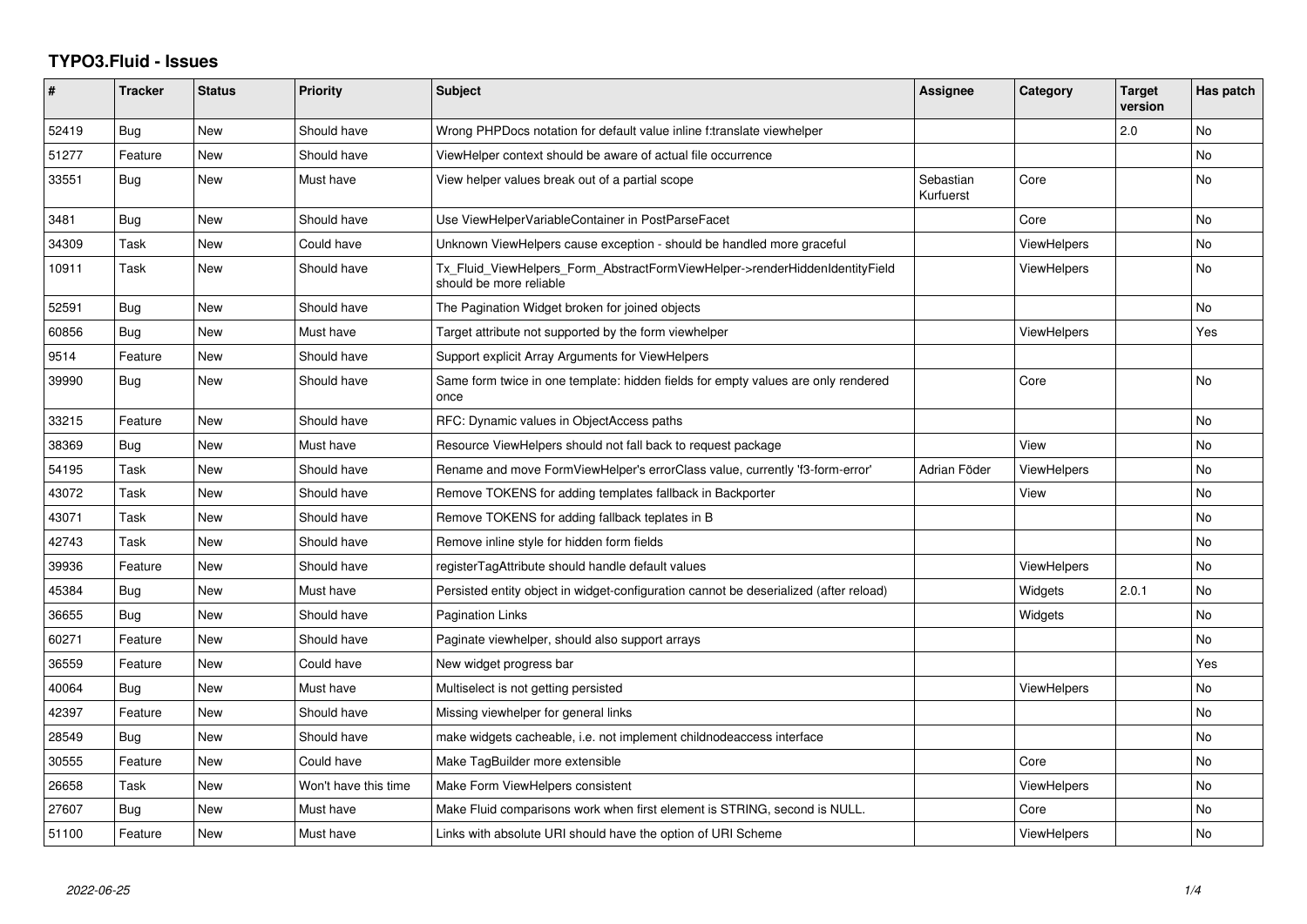| #     | <b>Tracker</b> | <b>Status</b> | Priority             | <b>Subject</b>                                                                                | <b>Assignee</b>        | Category    | <b>Target</b><br>version | Has patch |
|-------|----------------|---------------|----------------------|-----------------------------------------------------------------------------------------------|------------------------|-------------|--------------------------|-----------|
| 37095 | Feature        | New           | Should have          | It should be possible to set a different template on a Fluid TemplateView inside an<br>action | Christopher<br>Hlubek  |             |                          | <b>No</b> |
| 57885 | Bug            | New           | Must have            | Inputs are cleared from a second form if the first form produced a vallidation error          |                        |             |                          | <b>No</b> |
| 56237 | Task           | New           | Should have          | in-line (Condition) View Helpers should not evaluate on parsing                               |                        |             |                          | <b>No</b> |
| 28553 | Bug            | New           | Should have          | improve XHProf test setup                                                                     |                        |             |                          | No        |
| 4704  | Feature        | <b>New</b>    | Should have          | Improve parsing exception messages                                                            |                        | Core        |                          |           |
| 32035 | Task           | New           | Should have          | Improve fluid error messages                                                                  |                        | Core        |                          | Yes       |
| 45394 | Task           | New           | Should have          | Forwardport Unit test for standalone view                                                     |                        | View        |                          | No        |
| 47669 | Task           | <b>New</b>    | Should have          | FormViewHelper does not define the default request method                                     |                        |             |                          | No        |
| 58983 | Bug            | New           | Should have          | format.date does not respect linebreaks and throws exception                                  |                        |             |                          | No        |
| 8648  | Bug            | New           | Should have          | format.crop ViewHelper should support all features of the crop stdWrap function               |                        | ViewHelpers |                          | <b>No</b> |
| 49038 | Bug            | New           | Must have            | form.select does not select the first item if prependOptionValue is used                      |                        |             |                          | No        |
| 10472 | Feature        | New           | Could have           | Fluid Standalone distribution                                                                 |                        | Core        |                          | No        |
| 37619 | Bug            | New           | Should have          | Fatal Error when using variable in name attribute of Section ViewHelper                       |                        | ViewHelpers |                          | No        |
| 31955 | Feature        | New           | Should have          | f:uri.widget                                                                                  |                        | Widgets     |                          | No        |
| 58921 | Bug            | New           | Should have          | f:form.* VHs crash if NOT inside f:form but followed by f:form                                |                        |             |                          | No        |
| 49600 | Bug            | New           | Should have          | f:form tag shown as a HTML on frontend                                                        |                        | ViewHelpers |                          | No        |
| 62346 | Feature        | New           | Could have           | f:comment should have high precende                                                           |                        | Core        | 3.x                      | No        |
| 45153 | Feature        | <b>New</b>    | Should have          | f:be.menus.actionMenuItem - Detection of the current select option is insufficient            |                        |             |                          | <b>No</b> |
| 13045 | Bug            | New           | Should have          | Entity decode of strings are different between if-conditions and output of variable           |                        |             |                          |           |
| 1907  | Feature        | New           | Could have           | Default values for view helpers based on context                                              |                        | Core        |                          |           |
| 54284 | Bug            | New           | Should have          | Default Option for Switch/Case VH                                                             |                        | ViewHelpers |                          | No        |
| 3725  | Feature        | New           | Could have           | <b>CSS Engine</b>                                                                             | Christian Müller       | ViewHelpers |                          | No        |
| 30937 | Bug            | <b>New</b>    | Should have          | CropViewHelper stringToTruncate can't be supplied so it can't be easily extended              |                        | ViewHelpers |                          | Yes       |
| 7608  | Feature        | New           | Could have           | Configurable shorthand/object accessor delimiters                                             |                        | Core        |                          | Yes       |
| 26664 | Task           | New           | Won't have this time | Clean up Form ViewHelpers                                                                     |                        | ViewHelpers |                          | No        |
| 38130 | Feature        | New           | Should have          | Checkboxes and multiple select fields should have an assignable default value                 |                        |             |                          | No        |
| 60181 | Feature        | New           | Could have           | Caching mechanism for Fluid Views/Templates                                                   |                        | View        |                          | No        |
| 9950  | Task           | New           | Should have          | Binding to nested arrays impossible for form-elements                                         |                        | ViewHelpers |                          |           |
| 46545 | Feature        | New           | Should have          | Better support for arrays in options of SelectViewHelper                                      |                        |             |                          | No        |
| 12863 | <b>Bug</b>     | New           | Should have          | Attributes of a viewhelper can't contain a '-'                                                | Sebastian<br>Kurfuerst | Core        |                          | No        |
| 48355 | Feature        | New           | Could have           | Assign output of viewhelper to template variable for further processing.                      |                        |             |                          |           |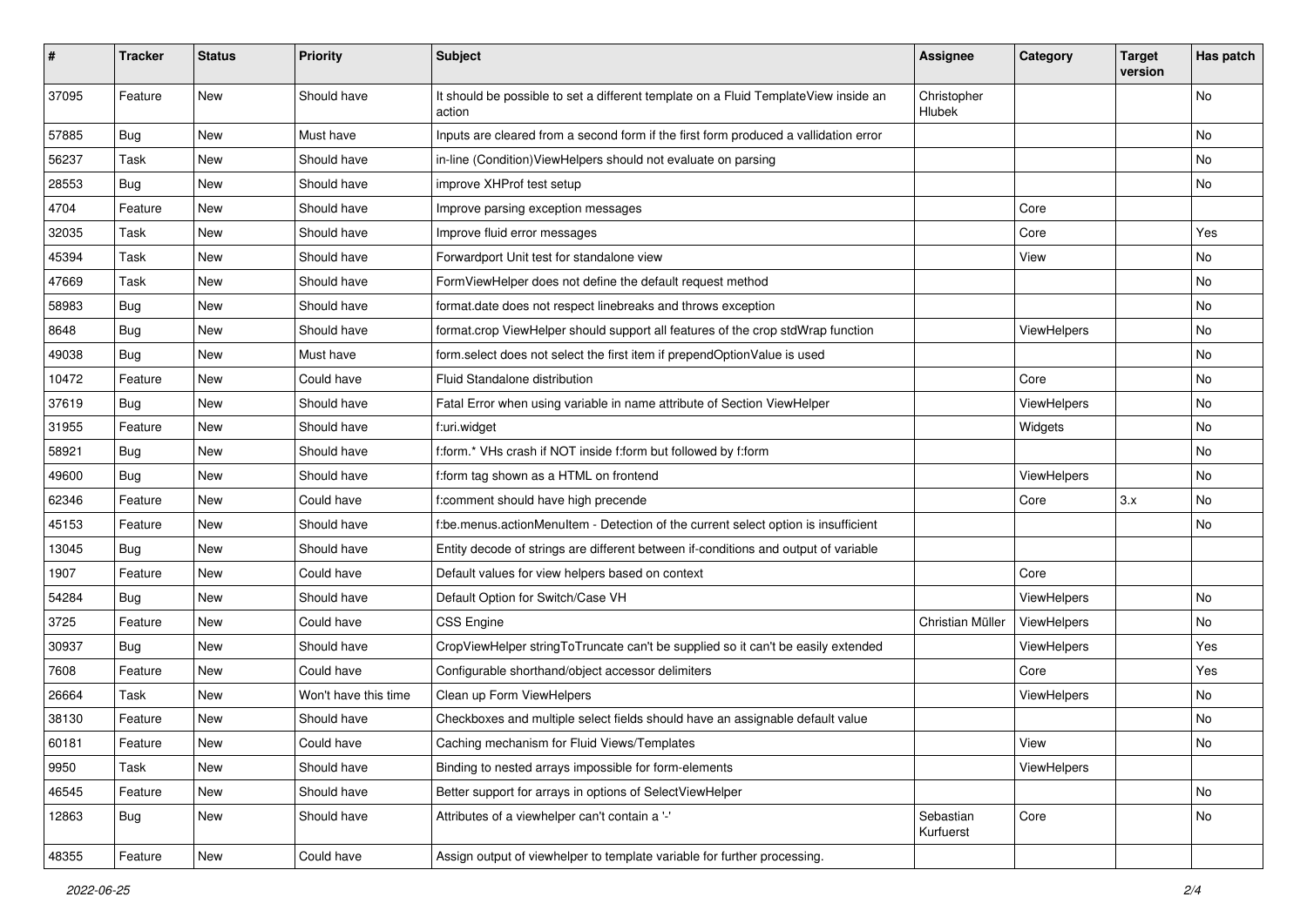| #     | <b>Tracker</b> | <b>Status</b>       | <b>Priority</b> | Subject                                                                                                     | <b>Assignee</b>             | Category    | <b>Target</b><br>version | Has patch |
|-------|----------------|---------------------|-----------------|-------------------------------------------------------------------------------------------------------------|-----------------------------|-------------|--------------------------|-----------|
| 36410 | Feature        | New                 | Should have     | Allow templates to send arguments back to layout                                                            |                             | ViewHelpers |                          | No        |
| 40081 | Feature        | New                 | Should have     | Allow assigned variables as keys in arrays                                                                  |                             |             |                          | No        |
| 60003 | Feature        | New                 | Should have     | Add required-Attribute to f:form.password                                                                   |                             | ViewHelpers |                          | No        |
| 28552 | Bug            | New                 | Should have     | (v5) write ViewHelper test for compiled run; adjust functional test to do two passes<br>(uncached & cached) |                             |             |                          | No        |
| 28550 | <b>Bug</b>     | New                 | Should have     | (v4) make widgets cacheable, i.e. not implement childnodeaccess interface                                   |                             |             |                          | <b>No</b> |
| 28554 | Bug            | New                 | Should have     | (v4) implement feature flag to disable caching                                                              |                             |             |                          | No        |
| 5933  | Feature        | Accepted            | Should have     | Optional section rendering                                                                                  | Sebastian<br>Kurfuerst      | ViewHelpers |                          | No        |
| 9005  | Feature        | Accepted            | Could have      | Fluid Template Analyzer (FTA)                                                                               | Sebastian<br>Kurfuerst      |             |                          |           |
| 28551 | <b>Bug</b>     | Accepted            | Should have     | (v4) backport VHTest                                                                                        | Sebastian<br>Kurfuerst      |             |                          | No        |
| 46091 | Task           | Needs<br>Feedback   | Should have     | Show source file name and position on exceptions during parsing                                             |                             |             |                          | No        |
| 8989  | Feature        | Needs<br>Feedback   | Could have      | Search path for fluid template files                                                                        |                             | View        |                          | No        |
| 33628 | Bug            | Needs<br>Feedback   | Must have       | Multicheckboxes (multiselect) for Collections don't work                                                    | Christian Müller            | ViewHelpers |                          | No        |
| 33394 | Feature        | Needs<br>Feedback   | Should have     | Logical expression parser for BooleanNode                                                                   | <b>Tobias Liebig</b>        | Core        |                          | No        |
| 8491  | Task           | Needs<br>Feedback   | Should have     | link.action and uri.action differ in absolute argument                                                      | Karsten<br>Dambekalns       | ViewHelpers |                          | No        |
| 58862 | Bug            | Needs<br>Feedback   | Should have     | FormViewHelper doesn't accept NULL as value for \$arguments                                                 | <b>Bastian</b><br>Waidelich | ViewHelpers |                          | Yes       |
| 46289 | <b>Bug</b>     | Needs<br>Feedback   | Should have     | Enable Escaping Interceptor in XML request format                                                           |                             | View        | 2.0.1                    | No        |
| 45345 | Feature        | Needs<br>Feedback   | Should have     | Easy to use comments for fluid that won't show in output                                                    |                             |             |                          |           |
| 36662 | Bug            | Needs<br>Feedback   | Should have     | Checked state isn't always correct when property is collection                                              | Kevin Ulrich<br>Moschallski | ViewHelpers | 1.1.1                    | <b>No</b> |
| 3291  | Feature        | Needs<br>Feedback   | Should have     | Cacheable viewhelpers                                                                                       |                             |             |                          | No        |
| 50888 | <b>Bug</b>     | <b>Under Review</b> | Should have     | WSOD by changing name of section and if Fluid caches are generated                                          |                             |             |                          | No        |
| 47006 | <b>Bug</b>     | <b>Under Review</b> | Should have     | widget identifier are not unique                                                                            |                             |             |                          | No        |
| 44234 | <b>Bug</b>     | <b>Under Review</b> | Should have     | selectViewHelper's sorting does not respect locale collation                                                |                             | ViewHelpers | 2.1                      | No        |
| 65424 | Bug            | <b>Under Review</b> | Should have     | SelectViewHelper must respect option(Value Label)Field for arrays                                           |                             | ViewHelpers |                          | No        |